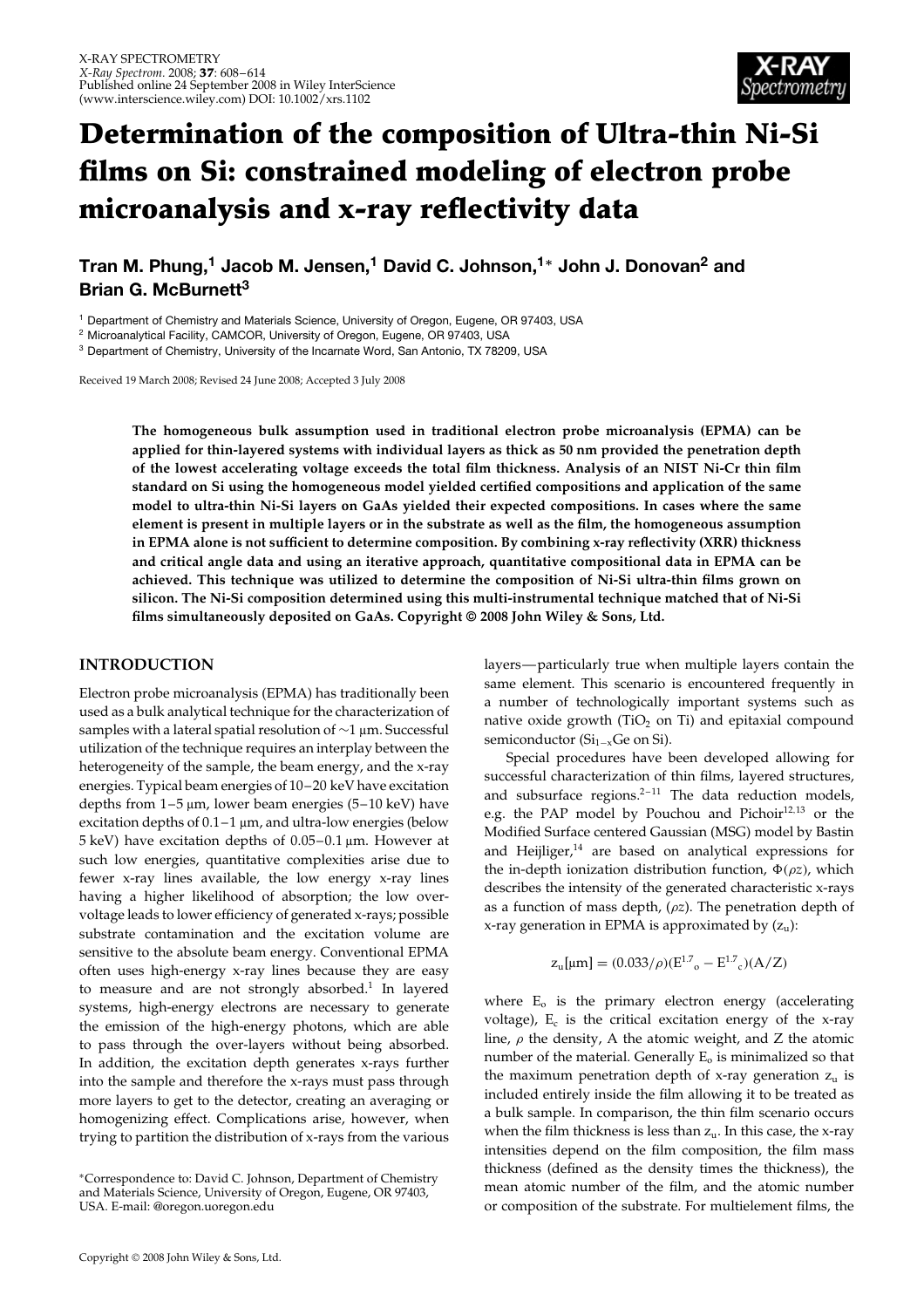

ratio of the x-ray lines intensity for a single element  $(I_A)$  and the x-ray intensities of bulk standards  $(I<sub>std</sub>)$  under the same conditions, known as the k-ratio, are plotted against multiple voltage measurements. STRATAGem and General Motors Research Film software (GMR) film modeling programs then iteratively fit the k-ratios with the mass thickness and composition as unknown parameters. Pouchou *et al*. successfully used low energy x-ray lines at low-accelerating voltages to analyze 80 nm Au films on 67 nm Au-Pd alloy (38% Pd) films on a W substrate and for a 435 nm B film with 5.3% Ti on 60 nm of TiB<sub>2</sub> on 1.25  $\mu$ m of C on a SiC substrate.<sup>4</sup> Grazing-exit EPMA at multiple angles and accelerating voltages have also been successful at obtaining composition of various layers, but demand a level of expertise not accessible to the typical user and the grazing-exit geometry may not be applicable for all systems.<sup>6,11,15,16</sup>

In the work reported herein, we take an alternate approach to the problem of multiple layers containing the same element for the case of ultra-thin films by using both x-ray reflectivity (XRR) and EPMA in tandem. XRR is an accurate technique for the determination of film thickness $17$ and the critical angle of the reflectivity scan can determine the density if the composition is known. EPMA, on the other hand, gives accurate compositional information if the thin film thickness and density are known. $1,18$  Because total film thickness is precisely determined from XRR, it can be constrained in the modeling of the EPMA data, leaving two unknowns: composition and density. The two values can be determined by iteratively constraining either the mass thickness (i.e. density) value in EPMA or the composition in XRR until self-consistent parameters are obtained. A homogeneous model, a single layer with uniform composition, is adopted for EPMA analysis and the validity of this model is first verified with a National Institute of Standards and Technology (NIST) standard Cr-Ni multilayer thin film on Si. The iterative process for the redundant element scenario is then demonstrated with Ni-Si layers deposited simultaneously on silicon and GaAs substrates. The Ni-Si multilayer system is important for both technological and fundamental reasons. There are extensive applications for transition metal silicides as contact materials in integrated circuits, with the contacts typically prepared by a reaction between a thin transition metal film and silicon. Therefore, implementing a technique that enables the compositional analysis of metal silicides on silicon is important for technological reasons and the more general application of this approach has many significant scientific and technological applications.

# **EXPERIMENTAL**

#### **Standard reference material 2135c**

The chromium and nickel Standard Reference Material (SRM) 2135c consists of nine alternating metal thin-film layers on a polished silicon (100) substrate; five of them are pure chromium and four are pure nickel, certified for total Cr and Ni thickness, single element layer-to-layer uniformity, Ni and Cr bilayer uniformity (periodicity), and single layer thickness. The individual layers have thicknesses that are  $\sim$ 57 nm for Cr and  $\sim$ 56 nm for Ni.<sup>19-21</sup> The total certified thickness and expanded uncertainties for the Cr and Ni layers as determined from x-ray fluorescence (XRF) spectroscopy and inductively coupled plasma (ICP) spectroscopy using a gravimetrically calibrated reference are  $206.3 \pm 13.8 \,\mu$ g/cm<sup>2</sup> and 197.4  $\pm$  9.6 µg/cm<sup>2</sup>, respectively.

Electron probe microanalysis (EPMA) was carried out at the University of Oregon's Cameca SX-50. Intensities of Ni K $\alpha$ , Cr K $\alpha$ , Si K $\alpha$ , and O K $\alpha$  lines were collected on separate wavelength dispersive spectrometers (WDS) using gas flow proportional detectors with P-10 gas. Data were collected at four different accelerating voltages (10, 15, 20, and 25 kV) with experimental intensities determined from the average of ten proximate positions on each sample. Ni, Cr, Si, and MgO were used as elemental standards. Raw intensities were corrected by procedures detailed by Armstrong.<sup>22</sup> Quantitative elemental analysis was determined by comparing experimental *k*-ratios to simulated values using STRATAGem thin film composition analysis software, which employs the PAP formalism developed by Pouchou and Pichoir.<sup>12,13</sup> The simulation employed a continuum correction for fluorescence, as well as a correction to account for approximately 20-nm thick carbon layer on the standards.

#### **Ni-Si samples**

Ni-Si multilayers were prepared by electron beam evaporation in a custom-built multisource deposition chamber operating at or below  $1 \times 10^{-6}$  torr. Ni rod (2.0 cm, 99.5 + %) and Si chips  $(1.0-2.5 \text{ cm}, 99.9999 + %$  were used as source materials. Alternate layers of Ni and Si were deposited with Ni always being deposited first. Films were deposited simultaneously onto Si(100) and GaAs(100) substrates roughly at 4 cm2. In both cases, the native substrate oxide was left intact as a diffusion barrier.

XRR measurements were carried out on a Bruker D8 Discover Diffractometer. The incident beam was collimated with a 0.2-mm divergence slit and a parabolic multilayer mirror. The exit beam was conditioned with a 0.6-mm antiscatter slit, a Soller slit assembly, and a 0.1-mm detector slit. When the intensity reached the detector exceeding 300 kcps, a 0.6-mm Cu attenuator was placed between the beam and the detector. Data was collected at 40 kV 40 mA. Thickness parameters were extracted from raw reflectivity curves using REFS Mercury reflectivity simulation software (Bede Scientific Ltd.).23,<sup>24</sup>

X-ray intensities of Ni K $\alpha$ , Si K $\alpha$ , and O K $\alpha$  lines were collected under the same conditions as SRM 2135c for Ni-Si samples. The low energy Ni  $L\alpha$  was not examined because of a higher likelihood of absorption by the over-layers, complicated emission characteristics due to Coster-Kronig (non-radiative) transitions, and poorly determined mass absorption coefficients.25,<sup>26</sup> Owing to the high critical energy needed to excite the Ni K $\alpha$ , accelerating voltages of 10, 15, and 20 kV were selected with Ni, Si, and MgO was used as elemental standards. Raw intensities were corrected and modeling was conducted using STRATAGem software.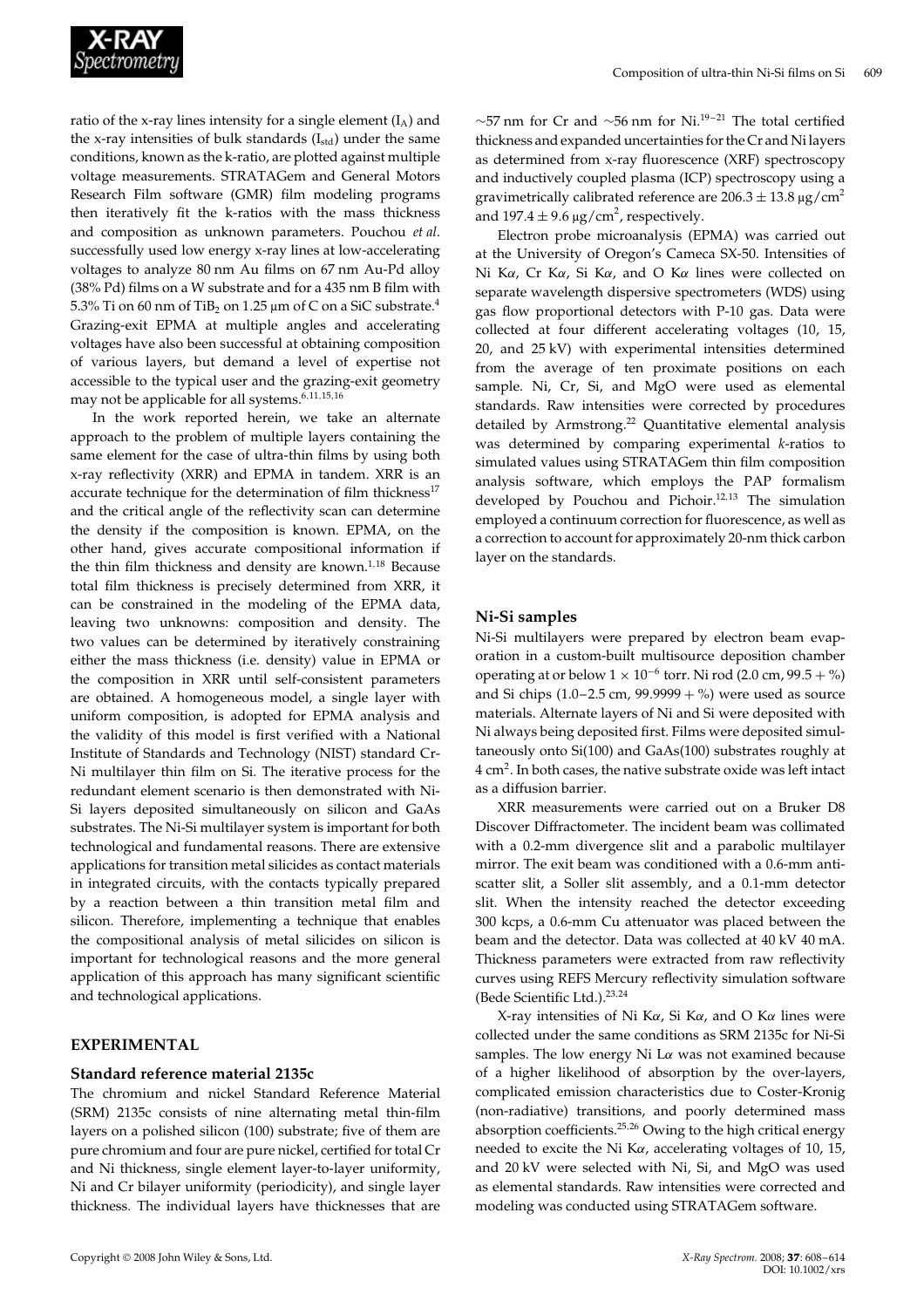# **BACKGROUND**

#### **X-ray reflectivity**

Density measurement of a homogeneous thin film by XRR requires the determination of the critical angle  $\theta_c$ .

The index of refraction *n* for x-rays of a material is given by:

$$
n = 1 - \delta - i\beta \tag{1}
$$

where  $\delta$  is the anomalous dispersion correction, assuming the wavelength  $\lambda$  is far from the absorption edge and  $\beta$ related to the linear absorption coefficient  $\mu$ . Both  $\delta$  and  $\beta$ can be expressed in terms of the classical electron radius *re*, the electron density  $N_e$ , and the interaction wavelength  $\lambda$  as follows.

$$
\delta = \frac{r_e N_e \lambda^2}{2\pi} \tag{2}
$$

$$
\beta = \frac{\mu \lambda}{4\pi} \tag{3}
$$

Because  $\delta$  is always positive, total external reflection occurs at the air/sample interface for all materials below a critical angle given by:

$$
\theta_c \approx \sqrt{2\delta} \tag{4}
$$

The critical angle is related to the average electron density *Ne* of the film, which in turn is related to the density of the total film. For the simplest argument of a bare substrate, the x-rays are reflected at angles less than the critical angle of the substrate. For  $SiO<sub>2</sub>$ , this value is 0.42° 2 $\theta$ . The threesystem scenario of air/film/substrate results in fringes, called Kiessig fringes, due to constructive and destructive interferences of the reflected x-ray beam at the air/film interface and film/substrate interface. The position of the maxima  $\theta_i$  of the specularly reflected x-ray beam is given by the Bragg relationship

$$
m_i \lambda = 2d(\sin^2 \theta_i - \sin^2 \theta_c)^{1/2}
$$
 (5)

where  $m_i$  is the diffraction order of the *i*-th maxima,  $\lambda$ the wavelength of the incident x-ray (Cu K $\alpha$ , 0.15418 nm),  $\theta_i$  the angular position of the Bragg reflection, and  $\theta_c$  the angular position of the critical angle. Absolute film thickness is determined by rearranging the equation—plotting the square of the sine of the maxima of the oscillations  $\theta_i$  versus the square of the wavelength  $\lambda$  over two times the order  $m_i$ squared and extracting the thickness *d* from the slope, as given by the equation below.

$$
\sin^2 \theta_i = \left(\frac{\lambda}{2}\right)^2 \frac{m^2}{d^2} + \sin^2 \theta_c \tag{6}
$$

Therefore, the critical angle of the total film can be determined by the Kiessig fringes, the oscillations due to the total film thickness.<sup>17</sup> The critical angles for the samples as determined by the above relationship are seen in Table 3. The relationship between the critical angle  $\theta_c$  and the density  $\rho$  of the total film is given by:

$$
\rho = k \left( \frac{\sum_{i} x_{i} A_{i}}{\sum_{i} x_{i} Z_{i}} \right) \left( \frac{\theta_{c}}{\lambda} \right)^{2}
$$
(7)



where  $\lambda$  is the wavelength of the incident radiation,  $Z_i$  and A*<sup>i</sup>* are the atomic number and mass number of component *i*, and  $x_i$  is the mole fraction of component  $i$  in the film.<sup>17</sup> The constant *k* is equal to  $\pi/r_0N_0$  where  $r_0$  is the classical electron radius and  $N_0$  is Avogadro's number. Equation 7 suggests that the composition of the films— $x_i$ —must be known in order to determine the density of the film (and therefore eventually the mass thickness). Because both the density and composition are related, a unique solution to one cannot be determined without knowledge of the other.

# **Proposed approach to the common element problem for ultra-thin films for EPMA**

Problems to the application of EPMA to thin films arise particularly when the same element exists in multiple layers and a more complex iteration process is necessary. We propose a method to the problem of a common element in multiple layers and/or the substrate of ultra-thin films by constraining the modeling of the EPMA data. Pouchou showed that the mass thickness of the constituent layers of a pure Cu-Ni-Cu stack could be determined because the composition of each layer is effectively constrained to the bulk value.<sup>4</sup> Inversely, if the mass thickness could be constrained, the composition of the elements could be determined. Because XRR gives accurate film thickness and critical angle, only the density and composition are unknown. The film composition can be determined in EPMA by manually constraining the mass thickness to the known XRR thickness and an estimated density from the determined critical angle. Using an iterative approach, the composition determined by EPMA is then used to correct the initial density approximation until a self-consistent set of composition parameters is attained. A flowchart illustrating the iterative procedure developed to determine the composition of the layers is given in Fig. 1.

## **RESULTS AND DISCUSSION**

#### **Homogeneous model applications**

Traditional EPMA assumes that the electron beam is exciting a homogeneous volume; therefore the matrix correction is being applied in a uniform manner, and there is one applicable  $\phi(\rho z)$  profile for each element. In the case of an ultra-thin film with multiple layers, the same homogeneous assumption can be adopted. Instead of modeling the individual layers as distinct regions, the whole film is depicted as a single thin film of uniform composition. This model has been used for analysis of various compound, thin films and stratified layers, while the appropriate length scale for its use has been established by modeling the emitted intensities from the layers with various thicknesses. In the following, we probe the suitability of the homogeneous assumption at two length scales. First, it is used to determine the composition of thick layers of Cr and Ni approximately 50 nm each on a Si substrate. The same homogeneous bulk assumption is then applied to thinner Ni and Si layers (3.1 nm) on GaAs, given that as the film thickness approaches atomic scale the homogeneous assumption is increasingly valid.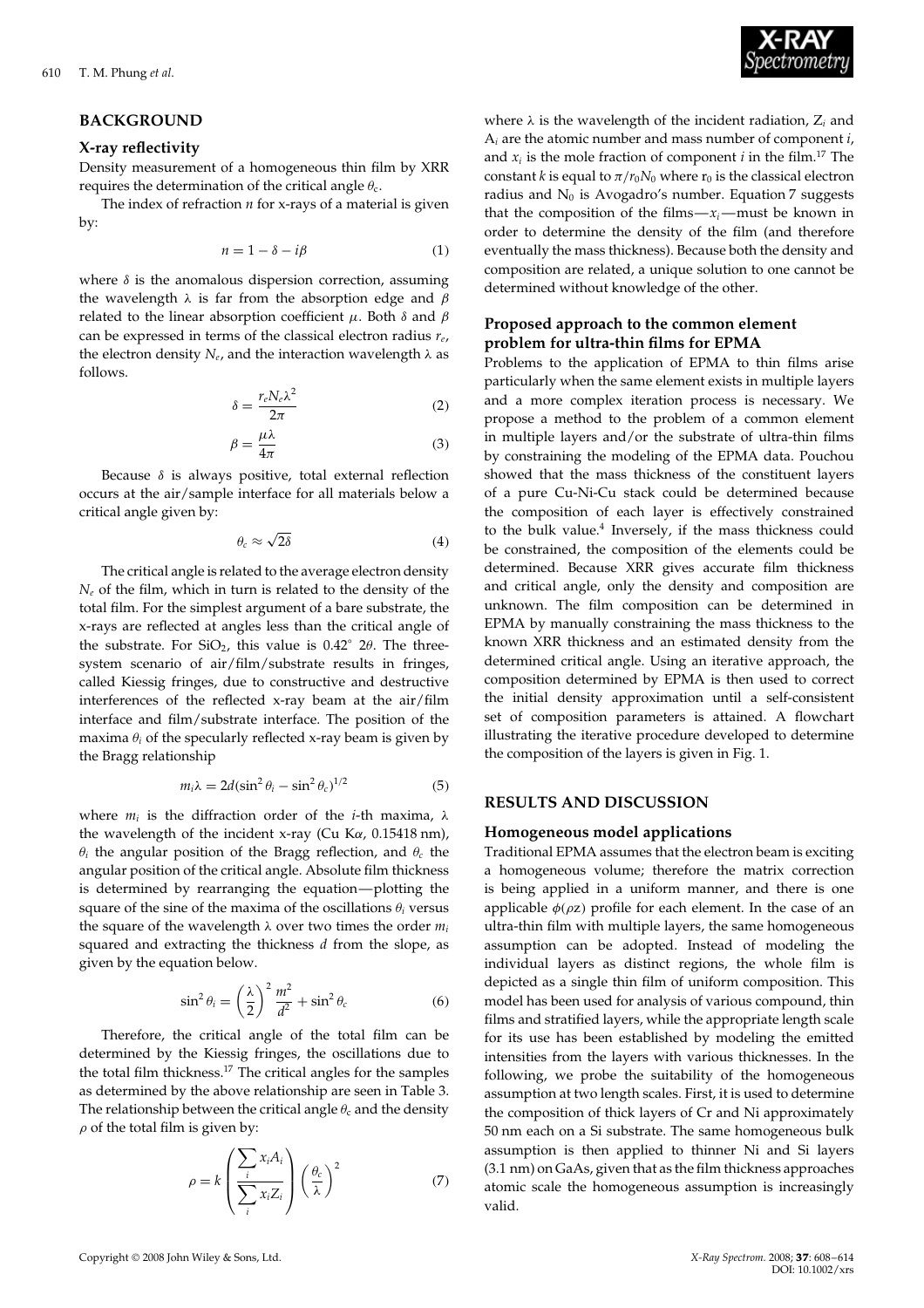



**Figure 1.** Flowchart for the extraction of composition parameters using EPMA and XRR from layered structures in which elements are simultaneously present in multiple layers.

# *Cr-Ni SRM 2135c standard*

The sample consists of nine alternating layers of Cr (56 nm) and Ni (57 nm), with Cr as the top-most and bottom-most layer above the Si substrate. The sample was modeled as a homogeneous film of Ni and Cr on top of a Si substrate with the thickness and mass thickness values unconstrained. Oxygen was analyzed and the subsequent EPMA data was modeled to account for any metal oxide. The amount of oxygen was found to be below one atomic percent. The compositional results using the homogeneous model with accelerating voltages (15, 20, and 25 kV) that penetrate through to the substrate are a match to the experimental data (Fig. 2 and Table 1). In addition, the fit of the modeled k-ratio values past 15 kV mirror results for the system modeled as nine individual layers (Fig. 2). Therefore, the homogeneous model is a good approximation for the Cr and Ni film in the regime where the excitation volume includes the entire film and some of the substrate.

**Table 1.** Atomic ratio for SRM 2135c as determined from modeling as a homogeneous layer of Ni and Cr

| Method        | C'r    | Ni     | O      |
|---------------|--------|--------|--------|
| Certified     | 0.5110 | 0.4889 | $\sim$ |
| With 10 kV    | 0.4988 | 0.4716 | 0.0057 |
| Without 10 kV | 0.5084 | 0.4867 | 0.0049 |



**Figure 2.** Comparison of experimental *k*-ratios (unfilled polygons) and calculated *k*-ratios for SRM 2135c as a function of accelerating voltage. Solid and dotted lines correspond to *k*-ratios representative of a homogeneous model and nine individual layers, respectively.

To show that it is necessary to use only accelerating voltages that penetrate through the entire film, intensity from a 10 kV beam was also acquired. At 10 kV, the electrons interact primarily with the top seven layers (Fig. 3). Results including the 10 kV accelerating voltage deviated from certified values with compositions for Ni, Cr, and Si never totaling above 97% (Table 1). The model was not able to account for the low experimental Ni k-ratio at 10 kV (Fig. 4). Therefore, *we conclude that the homogeneous bulk assumption works only when the excitation volume of the electron beam has sufficient energy to include both the layered film and substrate, creating a more averaged interaction volume.*

## *Ni-Si Samples on GaAs*

The homogeneous assumption was also applied to thin layers of Ni and Si deposited on GaAs (samples 1A and 2A). Two samples consisting of 24 repeating units of Ni-Si were made. In the first sample, the deposition times for the Ni and Si layer were 14.1 and 63.7 sec, respectively, and in the second set, the deposition time for the Si was decreased to 24.7 sec while holding the Ni time constant at 14.1 sec. The samples were analyzed as deposited. XRR profiles of the samples show the evidence of layering, as seen by a single Bragg reflection arising from the compositional modulation (Fig. 5). The location of the Bragg reflection indicates that the bilayer thickness of the Ni and Si is 3.1 nm for sample 1A. The composition of the Ni-Si samples deposited on GaAs was determined by modeling the films as a homogeneous layer of Ni, Si, and O on a GaAs substrate (Table 2), again with the thickness and mass thickness unconstrained. The modeled k-ratios fit experimental data with the compositions converging to unity. As expected from the analysis of the Ni-Cr standard, the homogeneous assumption works for smaller length scales as well.

## **Iterative approach: Ni-Si samples on Si**

Samples of Ni and Si on Si (1B and 2B) were simultaneously deposited with the GaAs samples described above. For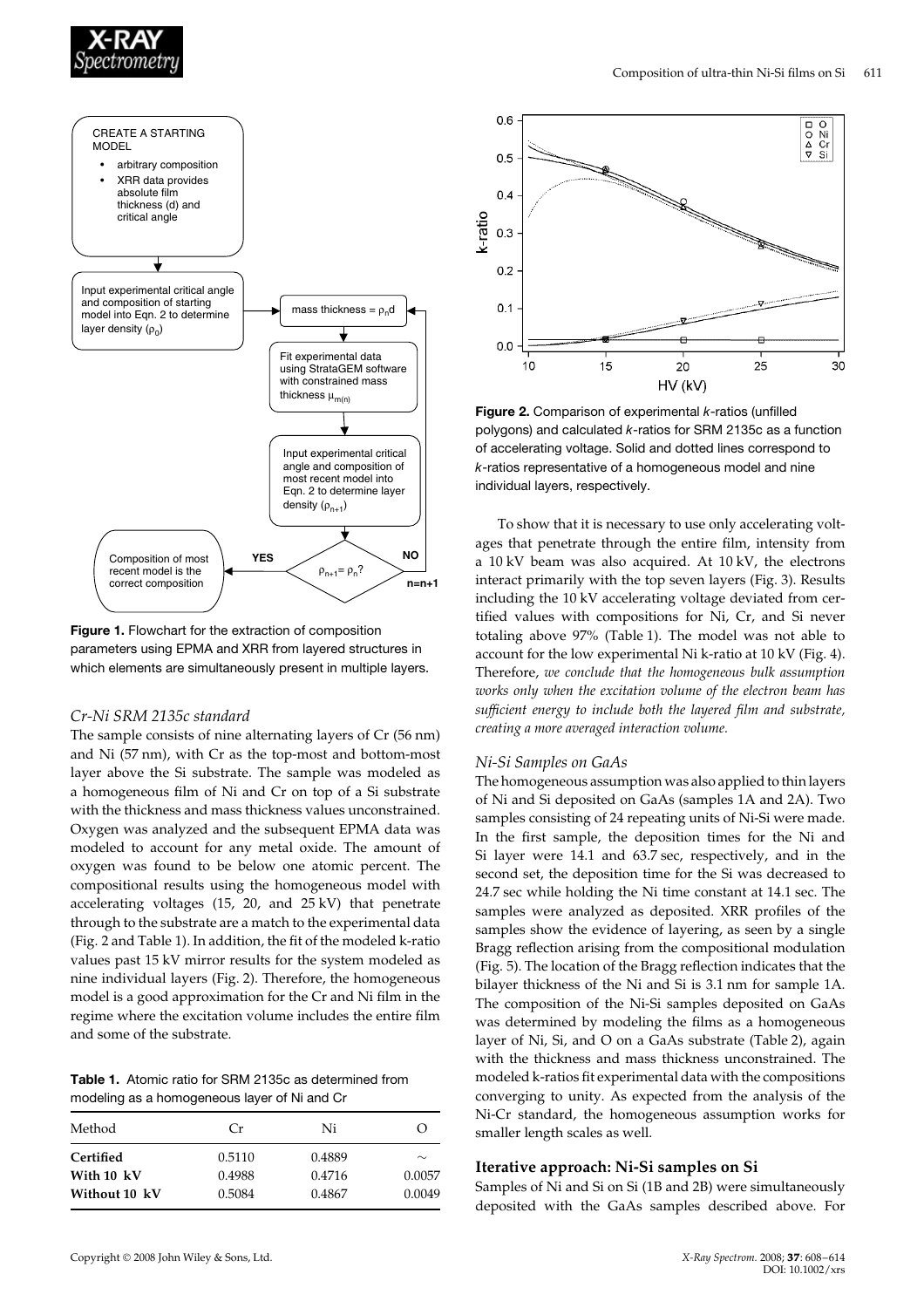



**Figure 3.** Penetration depth of 10 kV through SRM 2135c as modeled with Casino v2.42.



**Figure 4.** Comparison of experimental *k*-ratios (unfilled polygons) and calculated *k*-ratios (solid lines) for SRM 2135c as a function of accelerating voltage including 10 kV accelerating voltage.

compositional analysis with EPMA of the Si substrate samples, most of the Si x-ray signal originates from the substrate. Attempts to determine the composition of the Ni and Si layers on Si using the homogeneous assumption without any constraints on the mass thickness or thickness resulted in either divergence of the iterative scheme or convergence to physically unreasonable parameters (ultrathin films of nearly pure nickel).



**Figure 5.** Raw x-ray reflectivity scans of Ni-Si samples.

**Table 2.** Normalized atomic fraction for nickel silicide samples as determined by EPMA. The composition of samples 1A and 2A (on GaAs) are determined by conventional thin film analysis methods. The composition of samples 1B and 2B (on Si) are determined by the iterative method described in the text

| Sample ID | x(Ni)           | $x(S_i)$        | x(O)            |
|-----------|-----------------|-----------------|-----------------|
| 1A (GaAs) | $0.25 \pm 0.01$ | $0.55 \pm 0.02$ | $0.21 \pm 0.01$ |
| 1B (Si)   | $0.27 \pm 0.01$ | $0.51 \pm 0.02$ | $0.21 \pm 0.01$ |
| 2A (GaAs) | $0.45 \pm 0.02$ | $0.43 \pm 0.02$ | $0.12 \pm 0.01$ |
| 2B(Si)    | $0.43 \pm 0.02$ | $0.46 \pm 0.02$ | $0.11 \pm 0.01$ |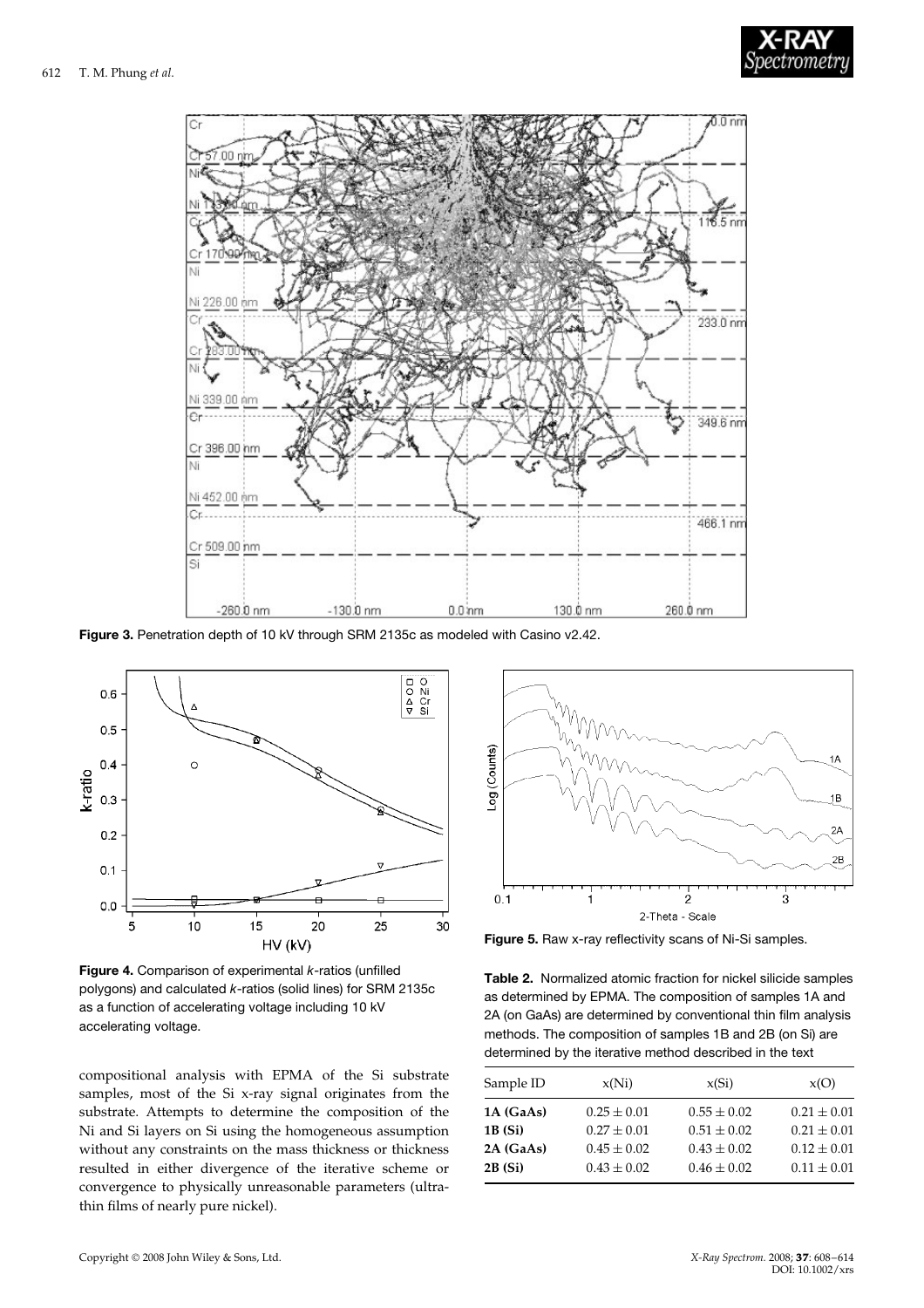

In order to determine composition, we apply the iterative procedure described in Fig. 1. The homogeneous assumption is used in the EPMA analysis with a constrained total film thickness from XRR data. XRR profiles of the Si samples show similar Bragg reflections and plots to determine the thickness and critical angle corroborate that the samples deposited on both GaAs and Si are identical within experimental error (Table 3). Figure 6 shows the resulting plots of the oscillation maxima extracted from Fig. 5 to determine the thickness and critical angle by means of Eqn. 6.

Below we illustrate the flow for the iterative process developed for the determination of the composition of layered films with common components with the substrate, using the specific case of sample 1B:

- Starting Model: An arbitrary starting model of a homogeneous film with composition  $\mathrm{Ni_{0.950}Si_{0.025}O_{0.025}}$  is chosen. For the sake of illustration, the composition was intentionally made with much difference than the expected composition for the sample; in practice this is not necessary. Using Eqn. 7, the experimentally determined critical angle ( $\theta_c = 0.276^{\circ}$ ), and the arbitrary starting composition, a layer density of  $\rho_0 = 3.77$  g cm<sup>-3</sup> is determined. Taken together with the experimentally determined absolute thickness,  $d = 75.8$  nm, the mass thickness  $\rho_0 d$  is calculated to be  $28.6 \times 10^{-5}$  g cm<sup>-2</sup>.
- ITERATION 1: With the mass thickness constrained to  $28.6 \times 10^{-5}$  g cm<sup>-2</sup>, layer composition is determined using STRATAGem thin film software, producing the composition  $\text{Ni}_{0.266}\text{Si}_{0.527}\text{O}_{0.207}$  for the homogeneous film. In order to fit the experimentally determined k-ratios, the software



**Figure 6.** Plot of the oscillation maxima from Fig. 5 versus order for the Ni-Si samples.

**Table 3.** Thickness and critical angle parameters as determined by x-ray reflectivity

| Sample ID | Substrate | Thickness (nm) | Critical angle ( $\degree$ $\theta$ ) |
|-----------|-----------|----------------|---------------------------------------|
| 1A        | GaAs(100) | $76 \pm 3$     | $0.282 \pm 0.003^{\circ}$             |
| 1B        | Si(100)   | $76 + 2$       | $0.276 \pm 0.002^{\circ}$             |
| 2A        | GaAs(100) | $34.9 \pm 0.6$ | $0.333 \pm 0.002^{\circ}$             |
| 2B        | Si(100)   | $35.5 \pm 0.9$ | $0.331 \pm 0.002^{\circ}$             |

has shifted the composition from the initial Ni rich composition to being Si rich. The determined composition is then reapplied to Eqn. 7, using the experimentally determined critical angle of 0.276°, to give a layer density of  $\rho_1 = 3.69$  g cm<sup>-3</sup>. The mass thickness is then recalculated using XRR thickness to be  $28.0 \times 10^{-5}$  g cm<sup>-2</sup>.

ITERATION 2: With the mass thickness constrained to  $28.0 \times 10^{-5}$  g cm<sup>-2</sup>, layer composition is determined using the thin film software package, producing the composition  $Ni<sub>0.272</sub>Si<sub>0.516</sub>O<sub>0.212</sub>$ . Using Eqn. 7, the critical angle, and the composition produced by the thin film software, a layer density of  $\rho_2 = 3.69$  g cm<sup>-3</sup> is determined. Since  $\rho_2 = \rho_1$ , a self-consistent solution has been achieved.  $Ni<sub>0.272</sub>Si<sub>0.516</sub>O<sub>0.212</sub>$  is taken to be the composition of the Ni-Si layer for sample 1A. This result is obtained regardless of the initial value chosen for the starting composition.

The method detailed above was also used to determine the composition of 2B. In both cases, the compositions for the films deposited on Si match their GaAs grown counterparts to within experimental error. Furthermore, the difference in composition between the two sets is qualitatively consistent with the deposition parameters. In both cases, arbitrary starting compositions were able to converge to the *true* composition within a few iterations. The tabulated results for all Ni-Si samples are given in Table 2. To ensure goodness of fit, the experimental k-ratios were compared with calculated k-ratios determined by STRATAGem and GMR films.27 The comparison between the experimental and calculated data for the Ni-Si layers on Si for the two samples is illustrated in Fig. 7. By constraining the film thickness to a value determined by XRR, the homogeneous model was able to determine the composition of the Ni-Si films on Si.

As with most buried geometry EPMA systems, modifications to the procedure may be necessary or advantageous depending on the system under investigation. The parameters must depend on the mass thickness of the buried layer in addition to the adsorption characteristics of the emitted



**Figure 7.** Comparison of experimental *k*-ratios and calculated *k*-ratios for sample 2A (filled polygons, solid lines) and 2B (unfilled polygons, dotted lines) on Si using homogeneous model coupled with XRR data as a function of accelerating voltage.